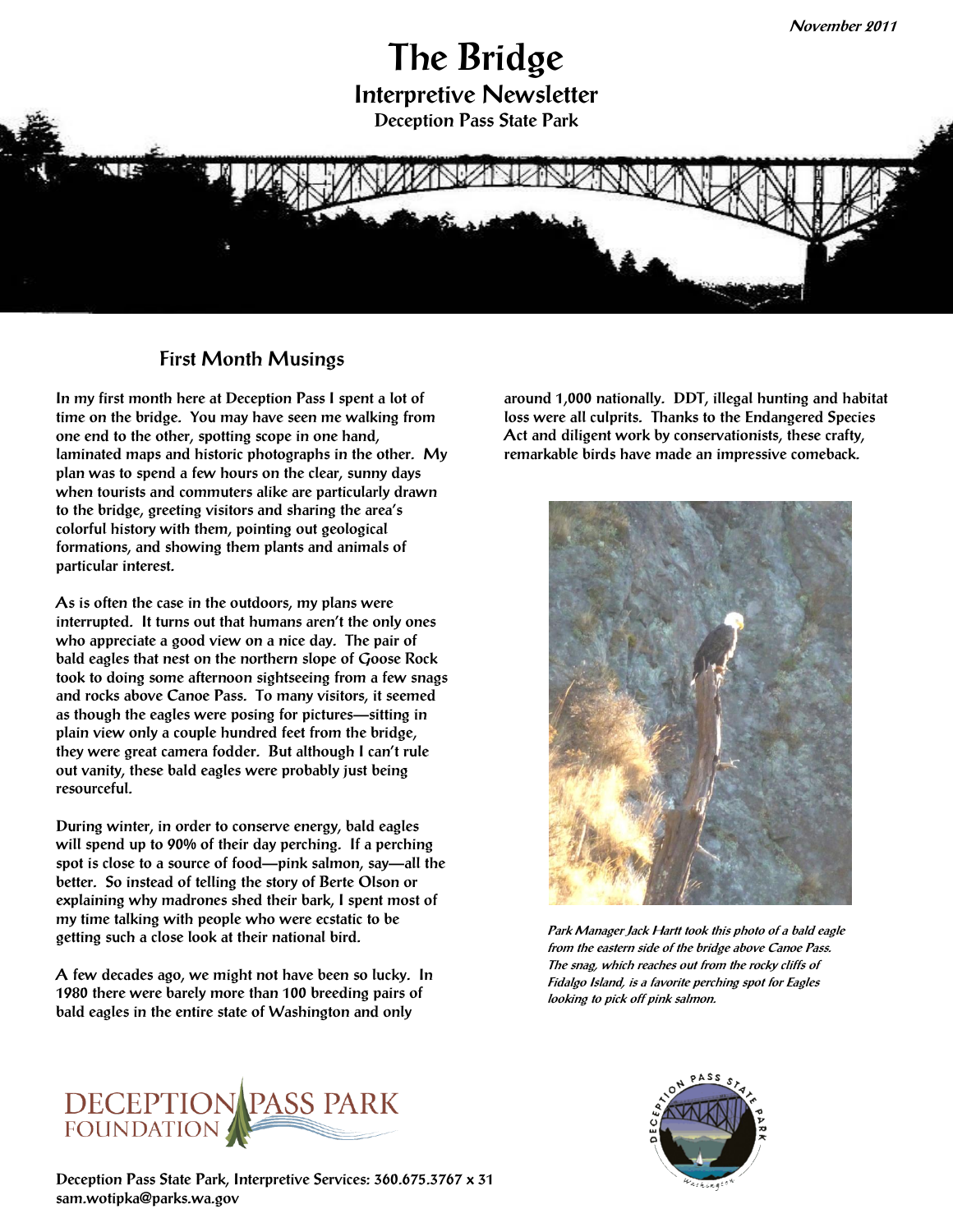

## **Ongoing and Future Projects**

**Are you an amateur botanist? Aspiring photographer? Eager explorer? If so, you can help create Wildflowers of Deception Pass, a field guide that I'll be writing to raise money for educational projects around the park and to encourage visitors to learn more about the flora of Deception Pass. What you can do is help me locate flowers in the park and photograph them. Your pictures could be featured in the book, and you'll receive acknowledgement for your contributions. I'll be posting a list of target flowers for the book along with expected flowering times and other helpful info on the Foundation's website soon. For more info, feel free to send me an email.** 

**Be on the lookout for updated and improved orientation maps. I'm collaborating with Ranger Ben Cooksey to develop new maps for the kiosks around the park. We're hoping to have them in place by spring.**

**The new classroom at Rosario Beach is almost complete! Construction should be done by the end of the month and then I'll begin getting the interior ready for school visits.**

**Jack and I are working together to develop a passporttype scavenger hunt activity to encourage visitors to check out some of the oft-neglected areas of the park. (Have you ever been to Ginnett? Or the bog on Hoypus Hill?) The details are still being hammered out, but the end product may involve smartphones….**

**One relic of the park's CCC origins that doesn't get a lot of attention is the incinerator that sits behind the boys cabins at the Cornet Bay Retreat Center (see picture on the next page). At the suggestion of Ranger Kim Horton, I'm working on developing some signage to explain its history and traditional usage.**



**This picture of a fairy slipper orchid was taken by Adam Lorio in the park last April.** 



**Deception Pass State Park, Interpretive Services: 360.675.3767 x 31 sam.wotipka@parks.wa.gov**